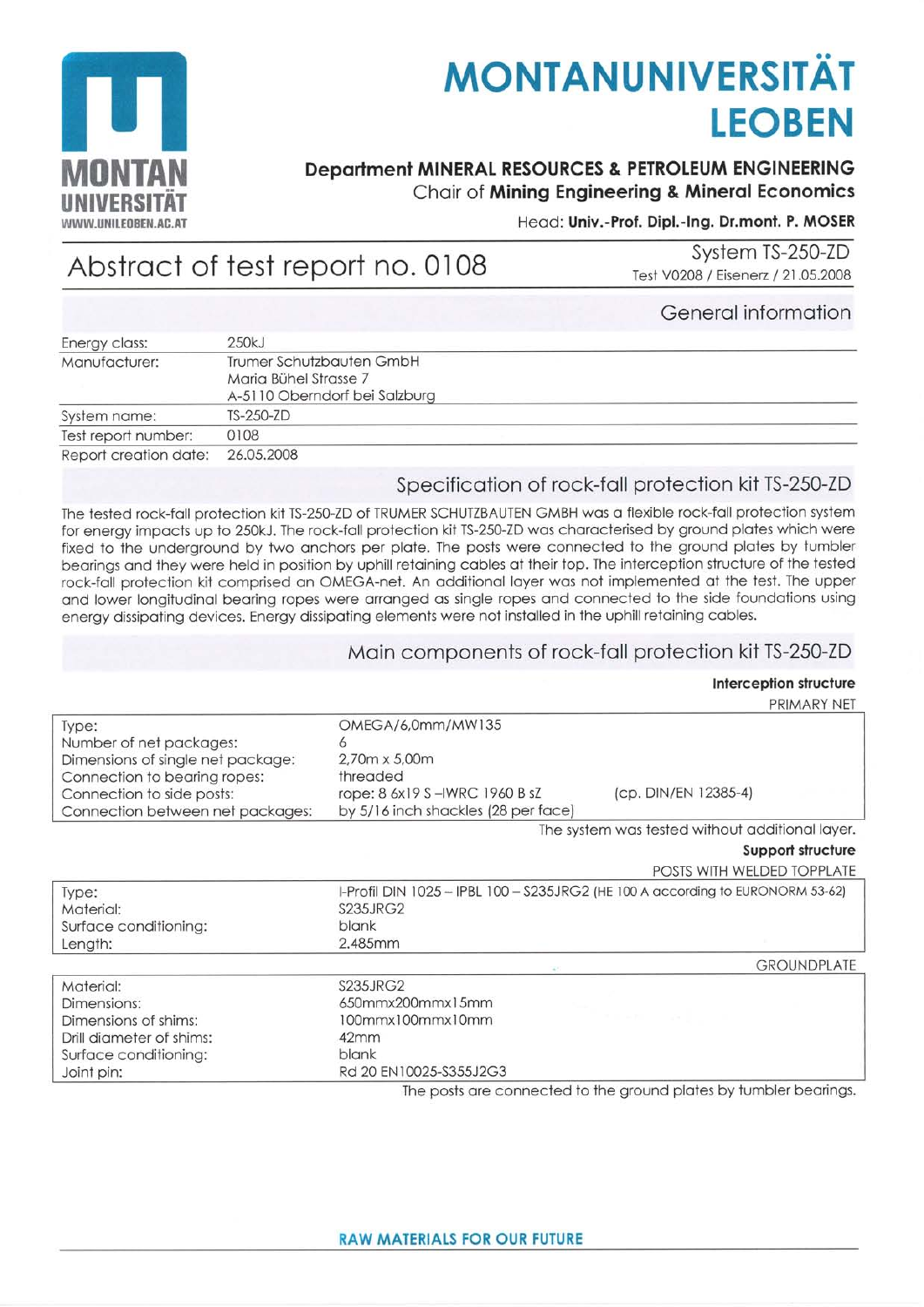|                          |                                                      | <b>Connecting components</b>                |  |
|--------------------------|------------------------------------------------------|---------------------------------------------|--|
|                          |                                                      | <b>BEARING ROPES</b>                        |  |
| Upper bearing rope:      | 16 6x19 S-IWRC 1770 B sZ                             | (cp. DIN/EN 12385-4)                        |  |
| Lower bearing rope:      | 16 6x19 S –IWRC 1770 B sZ                            | (cp. DIN/EN 12385-4)                        |  |
|                          |                                                      | RETAINING AND SIDE ROPES                    |  |
| Side cables:             | 12 6x19 S-IWRC 1960 B Sz                             | (cp. DIN/EN 12385-4)                        |  |
| Uphill retaining cables: | 12 6x19 S – IWRC 1960 B Sz                           | (cp. DIN/EN 12385-4)                        |  |
|                          |                                                      | <b>Energy dissipating devices</b>           |  |
|                          |                                                      | ENERGY DISSIPATING DEVICES IN BEARING ROPES |  |
| Type:                    | AVT phx/FLA30x60/1,5W                                |                                             |  |
| Material:                | St 37-2 (S235JR)                                     |                                             |  |
| Diameter:                | 200 mm                                               |                                             |  |
| Position:                | at the right and left foundations                    |                                             |  |
| Connection to rope:      | 7/8 inch shackle (plus 3/4 inch shackle at the rope) |                                             |  |
| Connection to anchor:    | 7/8 inch shackle                                     |                                             |  |
| Number:                  | element per connection                               |                                             |  |
| Surface conditioning:    | blank                                                |                                             |  |

## Summory of test results System TS-250-ZD

The tested rock-fall protection kit TS-250-ZD of TRUMER SCHUTZBAUTEN GMBH was hit by a block of reinforced concrete with a mass of 757kg and a velocity of 26,35m/s. The impact was placed in a height of 1,416m. The angle of block trajectory was determined with 36,49°. The impact energy was determined with 263kJ. The maximum horizontal system elongation was 4,437m. The block was stopped and caught by the rock-fall protection kit and did not touch the ground during the test until the system reached the maximum elongation. The whole impact energy wos obsorbed by the tested rock-foll profection kit. The energy impoct coused on ineversible deformotion of lhe interception structure in the place of the impact. The surface of a few wires of the bearing and supporting ropes were domoged ot the guiding devices of the inner posts. The energy dissipoting devices in the longitudinol beoring ropes were stretched but still had about 50% of their deformation capacity after the test. The stopping time was 0,257s and the stopping distance was 3,64m in horizontal direction and 2,84m in vertical direction. As a consequence of the impact the nominal height of the rock-fall protection kit was reduced from 2,578m to 1,654m, which means a residual height of the tested system of 64,16% of its nominal height.

# Affirmotion of test report no. 0108

The chair of Mining Engineering and Mineral Economics at the University of Leoben confirms that test report no. 0108 about the testing of rock-fall protection kit TS-250-ZD is correct in respect of content and matter of fact.

The rock-fall protection kit TS-250-ZD of Trumer Schutzbauten GmbH was tested according to the "Guideline For European Technical Approval of Falling Rock Protection Kits" and has passed the Maximum Energy Level (MEL) test.

According to the test criterion "residual height" the system is classified as System of Category A (residual height > 50% nominal height).

Leoben, the  $2306/200$ 

TANUNIVERSITÄT (Dipl.-Ing. Christian Heiss) *(Dipl. DEFIRSTITUTEL* (Univ.-Prof. Dipl.-Ing. Dr.mont. Peter Moser)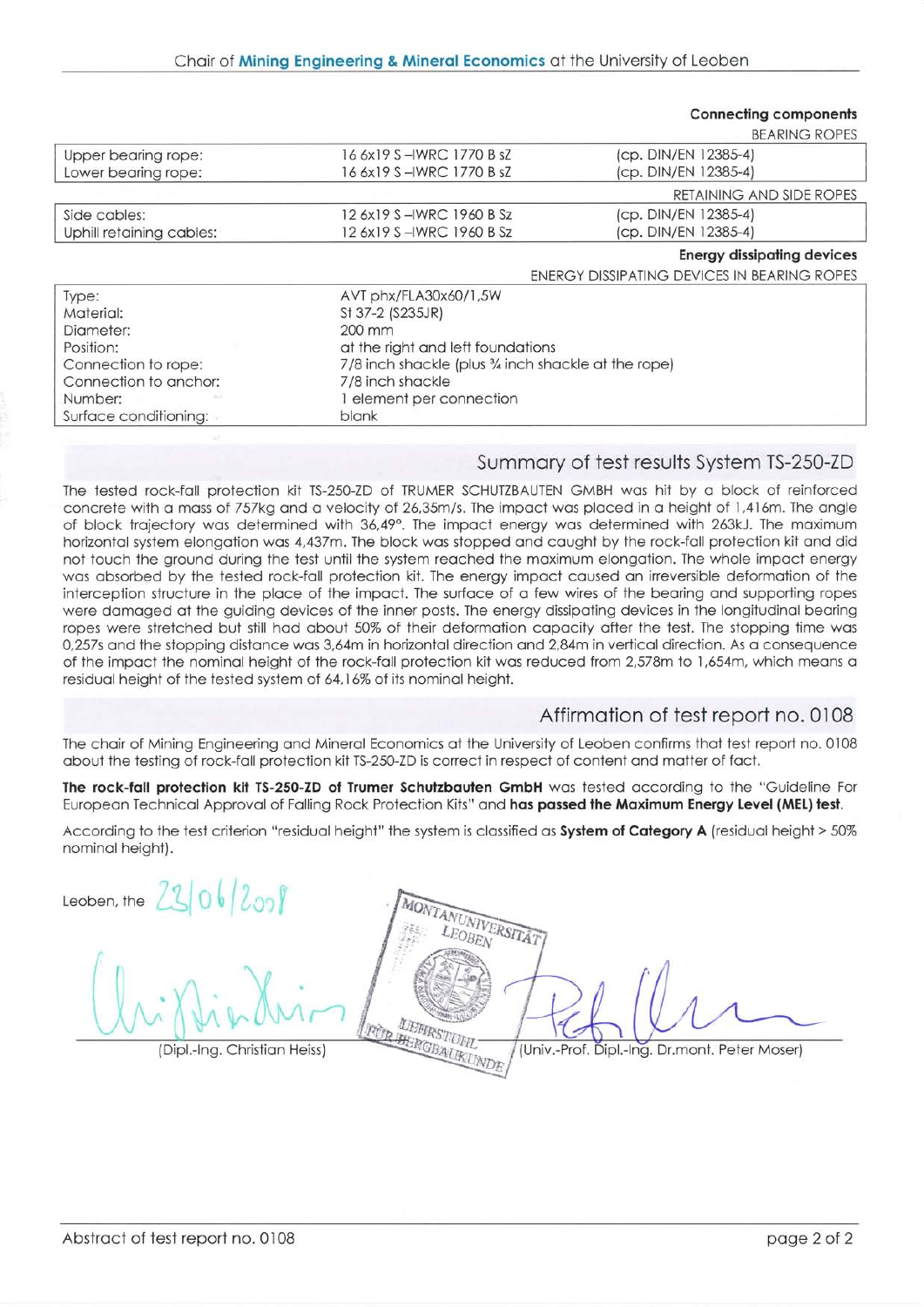